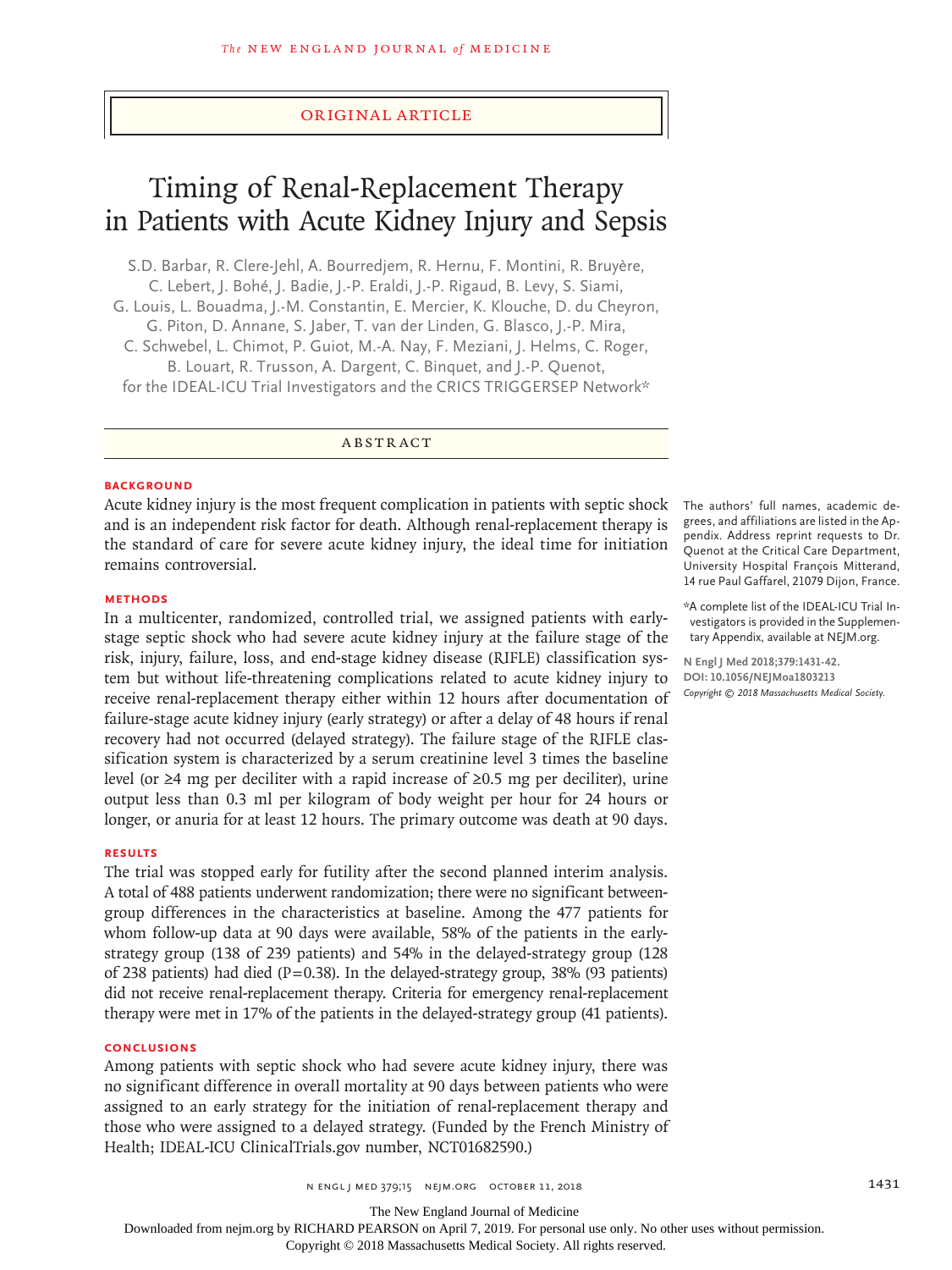*A Quick Take is available at NEJM.org*

O.

CUTE KIDNEY INJURY IS A FREQUENT<br>complication in patients hospitalized in<br>the intensive care unit (ICU) for septic<br>shock<sup>1-3</sup> and is associated with high mortality.<sup>3-7</sup> complication in patients hospitalized in the intensive care unit (ICU) for septic shock<sup>1-3</sup> and is associated with high mortality.<sup>3-7</sup> Acute kidney injury associated with sepsis is characterized by a distinct pathophysiology,<sup>8</sup> and patients with acute kidney injury and septic shock may have a different response to renalreplacement therapy than patients with acute kidney injury without septic shock.<sup>9</sup> In managing severe acute kidney injury, whether to provide renal-replacement therapy and, if so, when to initiate it are unclear. It is widely accepted that if there are life-threatening complications of acute kidney injury, such as hyperkalemia or metabolic acidosis, renal-replacement therapy should be initiated immediately. However, in the absence of such complications, the appropriate timing of the initiation of renal-replacement therapy remains unclear. Some clinical investigators have explored strategies of very early renalreplacement therapy to treat the initial phase of septic shock, but in reports of such efforts, hemofiltration techniques were introduced, irrespective of the presence of renal failure.<sup>10,11</sup> Recently, two randomized, controlled trials comparing an early strategy with a delayed strategy for the initiation of renal-replacement therapy reported conflicting results. $12,13$  Thus, whether there is a benefit to early initiation of renal-replacement therapy is not established, and the magnitude of the risk (if any risk exists) associated with delaying the initiation of renal-replacement therapy in the setting of acute kidney injury associated with sepsis is not known. Here we report the results of a randomized, multicenter, controlled trial that we performed to investigate the effect on 90-day mortality of the timing of the initiation of renal-replacement therapy in patients with septic shock and severe acute kidney injury.

#### Methods

# **Trial Design**

The Initiation of Dialysis Early Versus Delayed in the Intensive Care Unit (IDEAL-ICU) trial was a randomized, controlled, open-label, multicenter trial that was designed to compare an early strategy with a delayed strategy for the initiation of renal-replacement therapy in the management

of severe acute kidney injury in patients in the initial phase of septic shock. (Trial definitions are provided in Table S1 in the Supplementary Appendix, available with the full text of this article at NEJM.org.) The trial design has been reported previously; the protocol is available at NEJM.org.14 With the early strategy, renal-replacement therapy was started within 12 hours after the onset of acute kidney injury that was determined to be at the failure stage of the risk, injury, failure, loss, and end-stage kidney disease (RIFLE) classification (see the Box in the Supplementary Appendix).15 With the delayed strategy, renal-replacement therapy was initiated after a delay of 48 hours if renal function did not spontaneously recover and if no condition meeting the criteria for emergency renal-replacement therapy developed.

# **Trial Oversight**

The University Hospital of Dijon, France, supervised the use of the trial funding. An independent data and safety monitoring board reviewed safety data and results at two planned interim analyses. This trial received approval for all participating centers from the Dijon ethics committee (Comité de Protection des Personnes Est I). The trial was overseen by a trial management committee. The first author wrote the first draft of the manuscript, which was reviewed by the management committee. Statistical analyses were performed by the trial statistician in accordance with International Conference on Harmonisation Good Clinical Practice guidelines. The authors vouch for the accuracy and completeness of the reported analyses and for the fidelity of the trial to the protocol. There was no commercial support for the trial. Further details are provided in the Supplementary Appendix.

# **Trial Population**

Patients were eligible if they were 18 years of age or older, were admitted to the ICU in the early phase of septic shock (within 48 hours after the start of vasopressor therapy), and had acute kidney injury meeting at least one of the following criteria for the failure stage of the RIFLE classification: oliguria (urine output <0.3 ml per kilogram of body weight per hour for ≥24 hours), anuria for 12 hours or more, or a serum creatinine level 3 times the baseline level (or ≥4 mg per deciliter [ $\geq$ 350  $\mu$ mol per liter] accompanied by a

The New England Journal of Medicine

Downloaded from nejm.org by RICHARD PEARSON on April 7, 2019. For personal use only. No other uses without permission.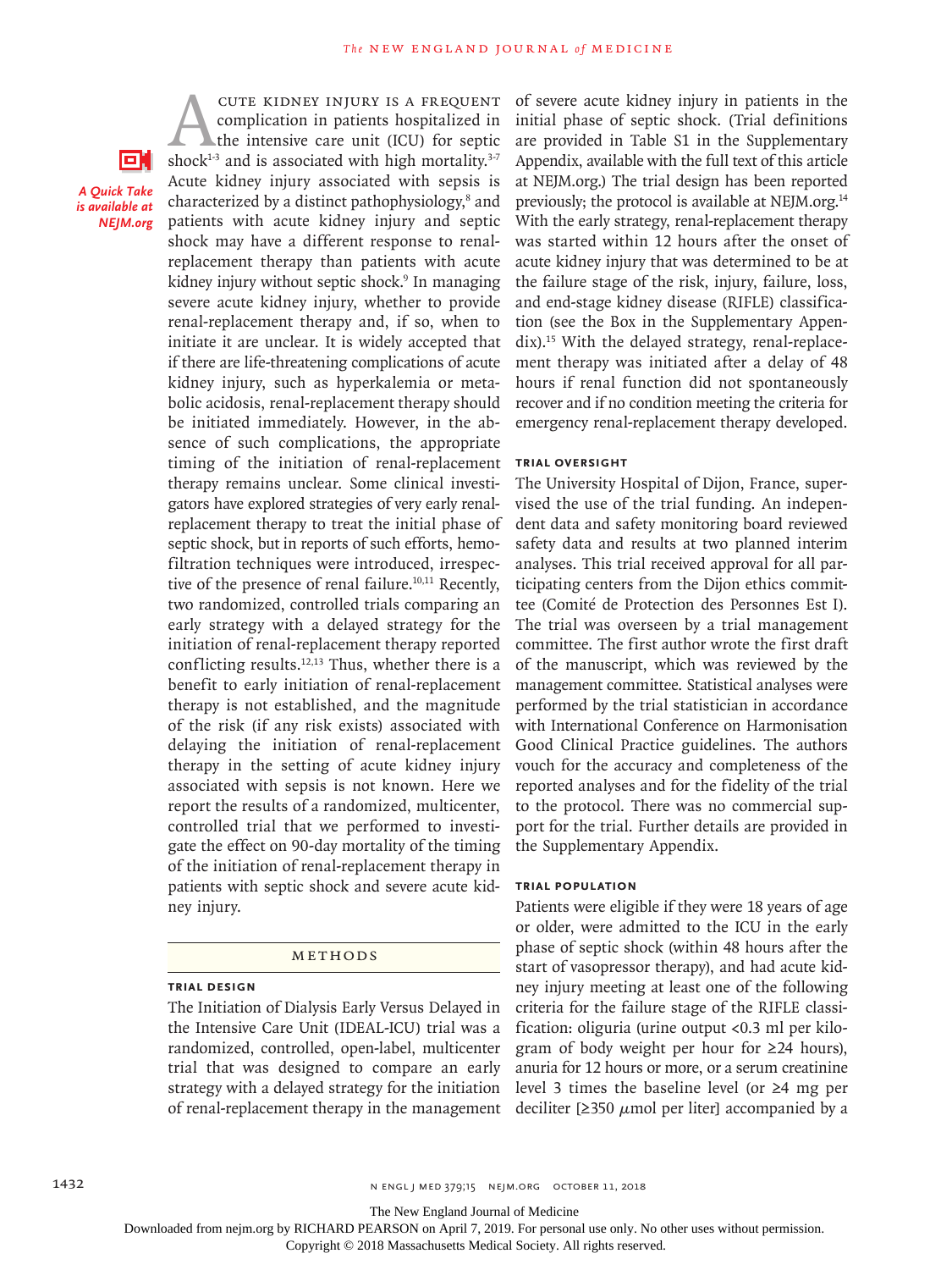rapid increase of  $\geq 0.5$  mg per deciliter [ $\geq 44 \mu$ mol per liter]). Written informed consent was obtained from the patient or a responsible surrogate either before randomization or as soon as possible thereafter (see the Informed Consent Procedures section in the Supplementary Appendix). Patients requiring emergency renal-replacement therapy before randomization were not eligible for the trial. A detailed list of inclusion and exclusion criteria is provided in Table S2 in the Supplementary Appendix.

#### **Randomization**

Randomization was performed by means of an online response system, with the use of Tenalea software (FormsVision BV), during the first 48 hours of septic shock after acute kidney injury was determined to be at the failure stage of the RIFLE classification. Randomization was performed on the basis of a minimization technique with stratification according to center, age, Sepsis-related Organ Failure Assessment (SOFA) score (which ranges from 0 to 24, with higher scores indicating more severe organ failure),<sup>16</sup> site, and type of infection. Patients were randomly assigned to the early-strategy group or the delayed-strategy group in a 1:1 ratio. The INSERM Clinical Epidemiology Unit (Centre d'Investigation Clinique 1432 in Dijon, France) managed the data and generated blinded reports for the data and safety monitoring board.

## **Interventions**

In the early-strategy group, renal-replacement therapy was initiated within 12 hours after documentation of failure-stage acute kidney injury. Patients assigned to the delayed-strategy group were closely monitored after randomization to detect the development of any one of the following conditions included in the criteria for emergency renal-replacement therapy: hyperkalemia (potassium level >6.5 mmol per liter), metabolic acidosis (pH <7.15), or fluid overload (extravascular fluid overload that was refractory to diuretics, with pulmonary edema). If any of these conditions occurred, renal-replacement therapy was initiated as soon as possible. If none of these conditions occurred, renal-replacement therapy was initiated in this group 48 hours after the diagnosis of acute kidney injury. Renalreplacement therapy was not initiated in the

delayed-strategy group if spontaneous renal recovery occurred (defined as a decrease in creatinine level and a return of spontaneous urine output to >1000 ml per 24 hours [or >2000 ml per 24 hours in patients receiving diuretics]).

The choice of renal-replacement therapy technique (intermittent or continuous) was at the discretion of clinical experts at each site, but participating clinicians were required to adhere to protocol instructions for settings and monitoring, which were based on international guidelines<sup>17,18</sup> (see Table S3 in the Supplementary Appendix). In both groups, discontinuation of renal-replacement therapy was considered if renal recovery occurred, as defined above.

## **Trial Outcomes**

The primary outcome was death from any cause at 90 days after randomization. Secondary outcomes were death at 28 days and at 180 days; the number of days free of renal-replacement therapy, mechanical ventilation, and vasopressors at 28 days after randomization; the length of stay in the ICU and in the hospital; adverse events during the entire ICU stay, with a focus on the complications potentially related to acute kidney injury or renal-replacement therapy during the first 7 days after enrollment; fluid balance in the first 7 days after enrollment; the need for emergency renal-replacement therapy in the delayedstrategy group; death of patients in the delayedstrategy group in whom at least one criterion for emergency renal-replacement therapy was met; and dependence on renal-replacement therapy at hospital discharge.

## **Statistical Analysis**

Considering that death at 90 days was a binary outcome and assuming that mortality would be 10 percentage points lower in the early-strategy group than in the delayed-strategy group (45% vs. 55%) and that 5% of the patients would not be able to be evaluated, we estimated that 864 patients (432 per group) would need to be enrolled to provide 80% power at a two-sided alpha level of 0.05. Two interim efficacy analyses were planned (see the Interim Analyses section in the Supplementary Appendix). In both interim analyses, the frequency of death at 90 days after randomization in the two groups was compared with the chi-square test, at an alpha level of  $0.0001^{19}$ 

The New England Journal of Medicine

Downloaded from nejm.org by RICHARD PEARSON on April 7, 2019. For personal use only. No other uses without permission.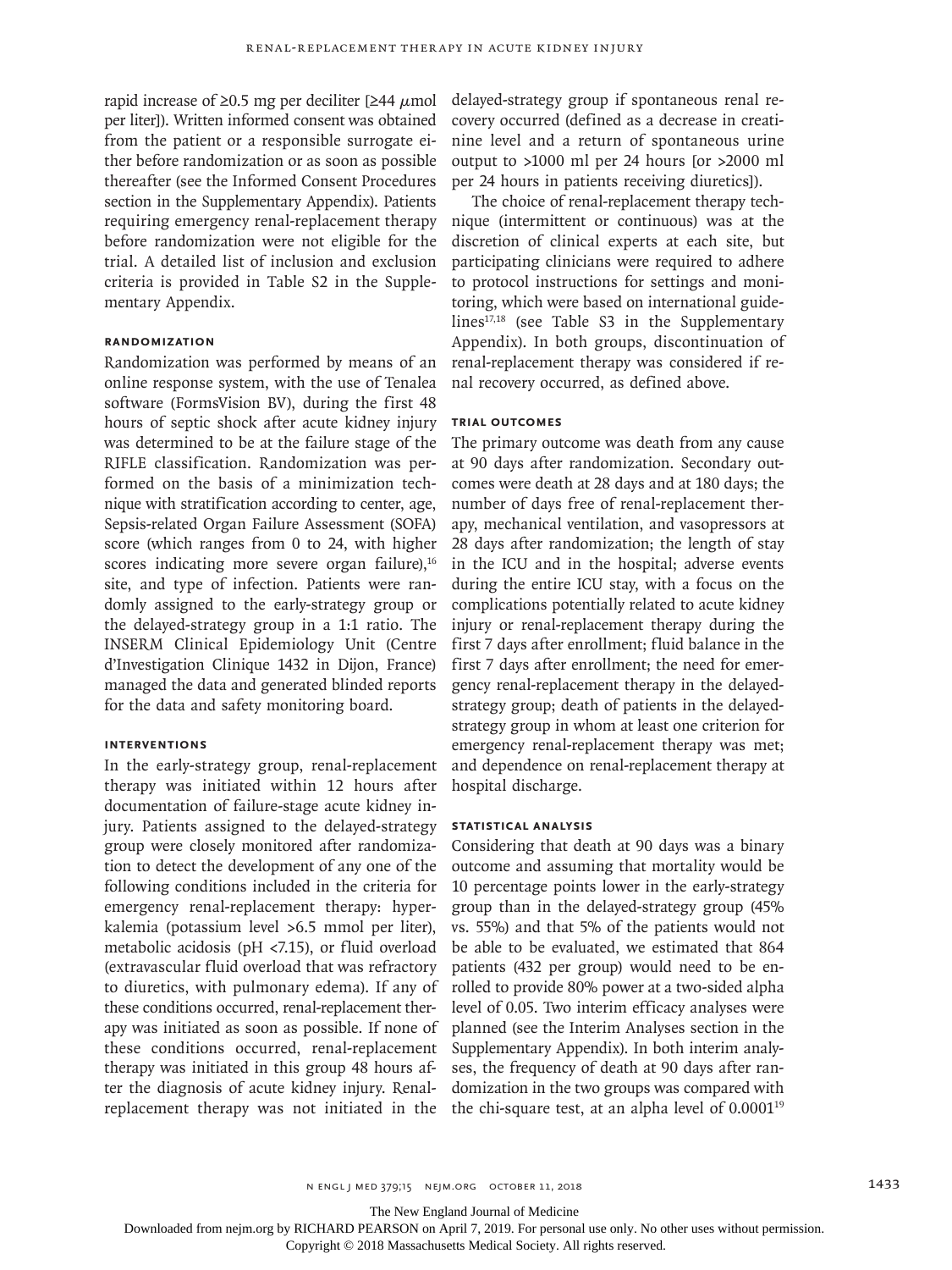to avoid changing the level of significance of the final primary analysis.

The primary analysis was performed according to the intention-to-treat principle. Categorical variables are expressed as numbers and percentages; continuous variables are expressed as means and standard deviations or medians and interquartile ranges as appropriate. Both categorical and continuous variables were compared in bivariate analyses with the use of corresponding tests. For the main comparison between the two groups of the proportion of deaths at 90 days, we used a chi-square test. A logistic-regression analysis with further stratification according to center was performed with adjustment for baseline prognostic factors (the presence or absence of chronic renal failure and exposure or nonexposure to hydroxyethyl starch in the 24 hours before randomization).

In secondary analyses, the proportion of deaths at 28 days and at 180 days was assessed and the corresponding survival probabilities were plotted with the use of the Kaplan–Meier method. The time from documentation of acute kidney injury to initiation of renal-replacement therapy, the length of ICU and hospital stay, and the number of days free of mechanical ventilation, vasopressors, and renal-replacement therapy are expressed as medians and interquartile ranges and were compared with the use of the Mann–Whitney test. We evaluated safety by calculating the percentage of patients in the two groups in whom the criteria for emergency renal-replacement therapy were met and the percentage with severe metabolic disorders, pulmonary edema due to fluid overload, arterial hypotension requiring an increase in vasopressor dose or a reintroduction of vasopressors, severe symptomatic cardiac arrhythmias, and severe hemorrhage; percentages were compared with the use of appropriate tests.

Analyses were performed with SAS software, version 9.3 (SAS Institute). The significance level was set at 0.05 for all analyses. Given the negative primary outcome, secondary outcomes should be regarded as exploratory and should not be used for inferences about treatment differences.

## **RESULTS**

# **Enrollment**

The trial was conducted from July 2012 through October 2016 in 29 ICUs (22 university teaching hospitals and 7 general hospitals) in France. A total of 1728 of the patients who were assessed were eligible for inclusion, of whom 488 underwent randomization; 246 patients were assigned to the early-strategy group and 242 to the delayedstrategy group (Fig. 1). After the second interim analysis, the independent data and safety monitoring board deemed that completion of enrollment was unlikely to change the results of the trial significantly and recommended that the trial be stopped. The conditional power calculated at the second interim analysis, when termination of the trial owing to futility was recommended, was 51.44% (details are provided in the Interim Analyses section in the Supplementary Appendix).

## **Baseline Characteristics**

There were no significant differences in baseline characteristics between the groups (Table 1, and Table S4 in the Supplementary Appendix). In addition, diagnostic criteria for acute kidney injury did not differ between the two groups. The frequency of chronic renal failure was higher in the delayed-strategy group, and exposure to nephrotoxic agents was higher in the early-strategy group, but neither difference was significant.

# **Initiation of Renal-Replacement Therapies**

Nearly all patients assigned to the early-strategy group received renal-replacement therapy (239 of 246 patients [97%]). In the delayed-strategy group, 149 of 242 patients (62%) received renal-replacement therapy; of the remaining 93 patients, 70 (29%) did not receive renal-replacement therapy because they had spontaneous recovery of renal function, 21 (8%) died before renal-replacement therapy was initiated, and 2 (1%) did not receive renal-replacement therapy for other reasons (Table S5 in the Supplementary Appendix).

The median time from diagnosis of acute kidney injury to initiation of renal-replacement therapy was 7.6 hours (interquartile range, 4.4 to 11.5) in the early-strategy group and 51.5 hours (interquartile range, 34.6 to 59.5) in the delayedstrategy group (P<0.001). Criteria for emergency renal-replacement therapy were met in 41 patients in the delayed-strategy group (17%), who thus received renal-replacement therapy before the 48-hour delay had taken place. Patient characteristics at the time of initiation of renal-replacement therapy are provided in Table S6 in the Supplementary Appendix.

The New England Journal of Medicine

Downloaded from nejm.org by RICHARD PEARSON on April 7, 2019. For personal use only. No other uses without permission.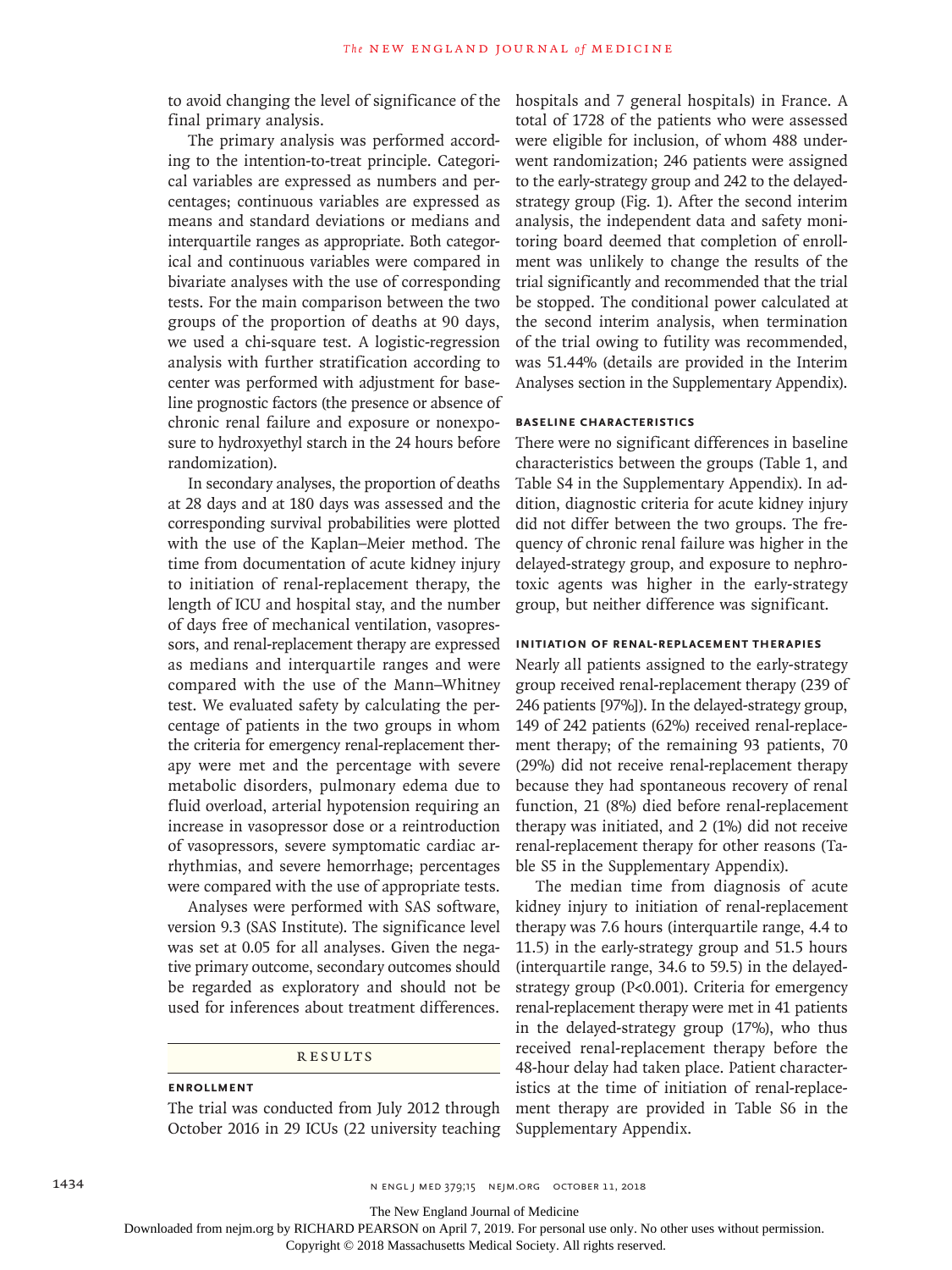

#### **Primary Outcome**

Follow-up data at 90 days were available for 477 patients (98%). The early initiation of renalreplacement therapy did not result in lower mortality at 90 days than the delayed strategy; 138 of 239 patients (58%) in the early-strategy group died and 128 of 238 patients (54%) in the de-The delayed strategy resulted in a significantly layed-strategy group died (P=0.38) (Table 2). larger number of days free of renal-replacement

Further stratification according to center and adjustment for preexisting chronic renal failure and exposure to nephrotoxic agents did not change the results.

#### **Secondary Outcomes**

The New England Journal of Medicine

Downloaded from nejm.org by RICHARD PEARSON on April 7, 2019. For personal use only. No other uses without permission.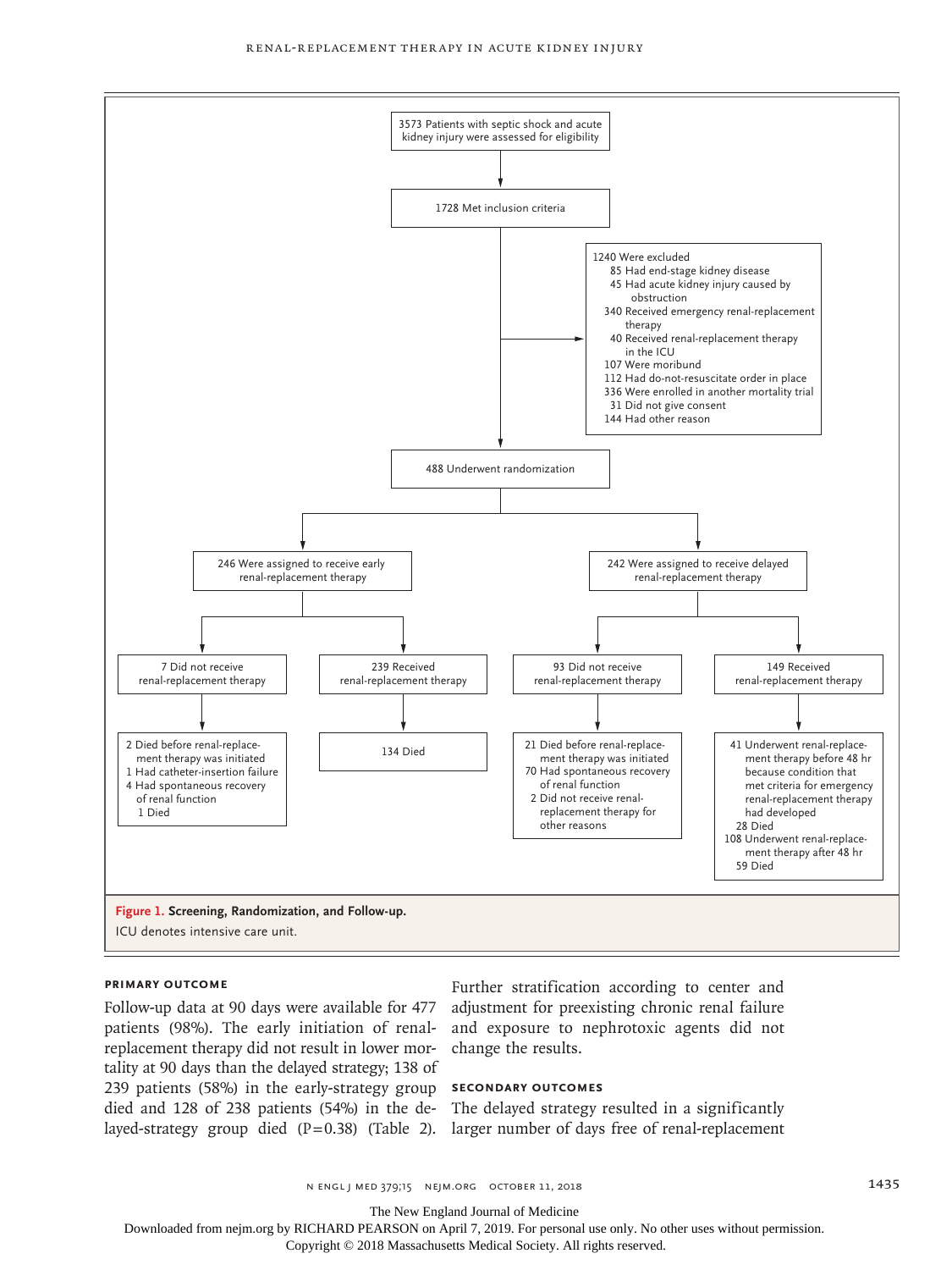| Table 1. Characteristics of the Patients at Baseline.*                                                       |                                      |                                        |
|--------------------------------------------------------------------------------------------------------------|--------------------------------------|----------------------------------------|
| Characteristic                                                                                               | <b>Early Strategy</b><br>$(N = 246)$ | <b>Delayed Strategy</b><br>$(N = 242)$ |
| $Age - yr$                                                                                                   | $69.3 \pm 11.6$                      | $68.7 \pm 12.8$                        |
| $Sex - no. (%)$                                                                                              |                                      |                                        |
| Male                                                                                                         | 142(58)                              | 154 (64)                               |
| Female                                                                                                       | 104 (42)                             | 88 (36)                                |
| Body-mass index†                                                                                             | $28.8 \pm 7.7$                       | $29.0 \pm 8.3$                         |
| Coexisting conditions - no. (%)                                                                              |                                      |                                        |
| Chronic renal failure                                                                                        | 32(13)                               | 44 (18)                                |
| Hypertension                                                                                                 | 145 (59)                             | 137 (57)                               |
| <b>Diabetes</b>                                                                                              | 80(33)                               | 69 (29)                                |
| Congestive heart failure;                                                                                    | 20(8)                                | 20(8)                                  |
| Chronic respiratory failure                                                                                  | 19(8)                                | 10(4)                                  |
| Chronic liver disease                                                                                        | 31(13)                               | 31(13)                                 |
| Immunosuppression                                                                                            | 69 (28)                              | 74 (31)                                |
| Median days in hospital before ICU admission (IQR)                                                           | $1(1-2)$                             | $1(1-3)$                               |
| SAPS II at ICU admission                                                                                     | $65.1 \pm 16.5$                      | $64.1 \pm 15.6$                        |
| SOFA score at enrollment¶                                                                                    | $12.2 + 2.9$                         | $12.4 + 2.9$                           |
| Exposure to at least one nephrotoxic agent within 4 days before<br>randomization - no. $(\%)$                | 128 (52)                             | 106(44)                                |
| Multiple organ support in ICU — no. $(\%)$                                                                   |                                      |                                        |
| Invasive mechanical ventilation                                                                              | 219 (89)                             | 213 (88)                               |
| Vasopressor support with norepinephrine or epinephrine                                                       | 246 (100)                            | 242 (100)                              |
| Inotropic support with dobutamine                                                                            | 52 (21)                              | 58 (24)                                |
| Extracorporeal membrane oxygenation                                                                          | $1 (-1)$                             | 9 (4)                                  |
| Diagnostic criteria for acute kidney injury at the failure stage of the RIFLE<br>classification — no. $(\%)$ |                                      |                                        |
| Oliguria                                                                                                     | 86 (35)                              | 80 (33)                                |
| Anuria                                                                                                       | 83 (34)                              | 88 (36)                                |
| Serum creatinine 3 times the baseline level**                                                                | 156 (63)                             | 149 (62)                               |
| Serum creatinine before ICU admission - mg/dl**                                                              | $1.01 \pm 0.49$                      | $1.06 \pm 0.50$                        |
| Serum creatinine at enrollment — mg/dl                                                                       | $3.21 \pm 1.48$                      | $3.40 \pm 1.60$                        |
| Blood urea nitrogen - mg/dl                                                                                  | $59.2 \pm 26.9$                      | $63.1 \pm 30.0$                        |
| Serum potassium - mmol/liter                                                                                 | $4.3 \pm 0.8$                        | $4.5 \pm 0.9$                          |
| Serum bicarbonate - mmol/liter                                                                               | $17.7 + 5.0$                         | $17.7 + 4.5$                           |
| Fluid balance before enrollment - ml/24 hr                                                                   | 3194±2352                            | 3211±2244                              |

\* Plus–minus values are means ±SD. There were no significant between-group differences in the characteristics at baseline. To convert the values for creatinine to micromoles per liter, multiply by 88.4. To convert the values for blood urea nitrogen to millimoles per liter, multiply by 0.357. ICU denotes intensive care unit, and IQR interquartile range.

† The body-mass index is the weight in kilograms divided by the square of the height in meters. This category includes patients who had a New York Heart Association class of III or IV.

§ The Simplified Acute Physiology Score (SAPS) II ranges from 0 to 163, with higher scores indicating more severe disease and a higher risk of death.

¶ The Sepsis-related Organ Failure Assessment (SOFA) score ranges from 0 to 24, with higher scores indicating more severe organ failure.

The failure stage of the risk, injury, failure, loss, and end-stage kidney disease (RIFLE) classification is defined as a serum creatinine level 3 times the baseline level (or ≥4 mg per deciliter with a rapid increase of ≥0.5 mg per deciliter), oliguria (urine output <0.3 ml per kilogram of body weight per hour for ≥24 hours), or anuria for 12 hours or more.

\*\* The baseline serum creatinine level either was determined with the use of values measured in the 12 months preceding the ICU stay or was estimated.

The New England Journal of Medicine

Downloaded from nejm.org by RICHARD PEARSON on April 7, 2019. For personal use only. No other uses without permission.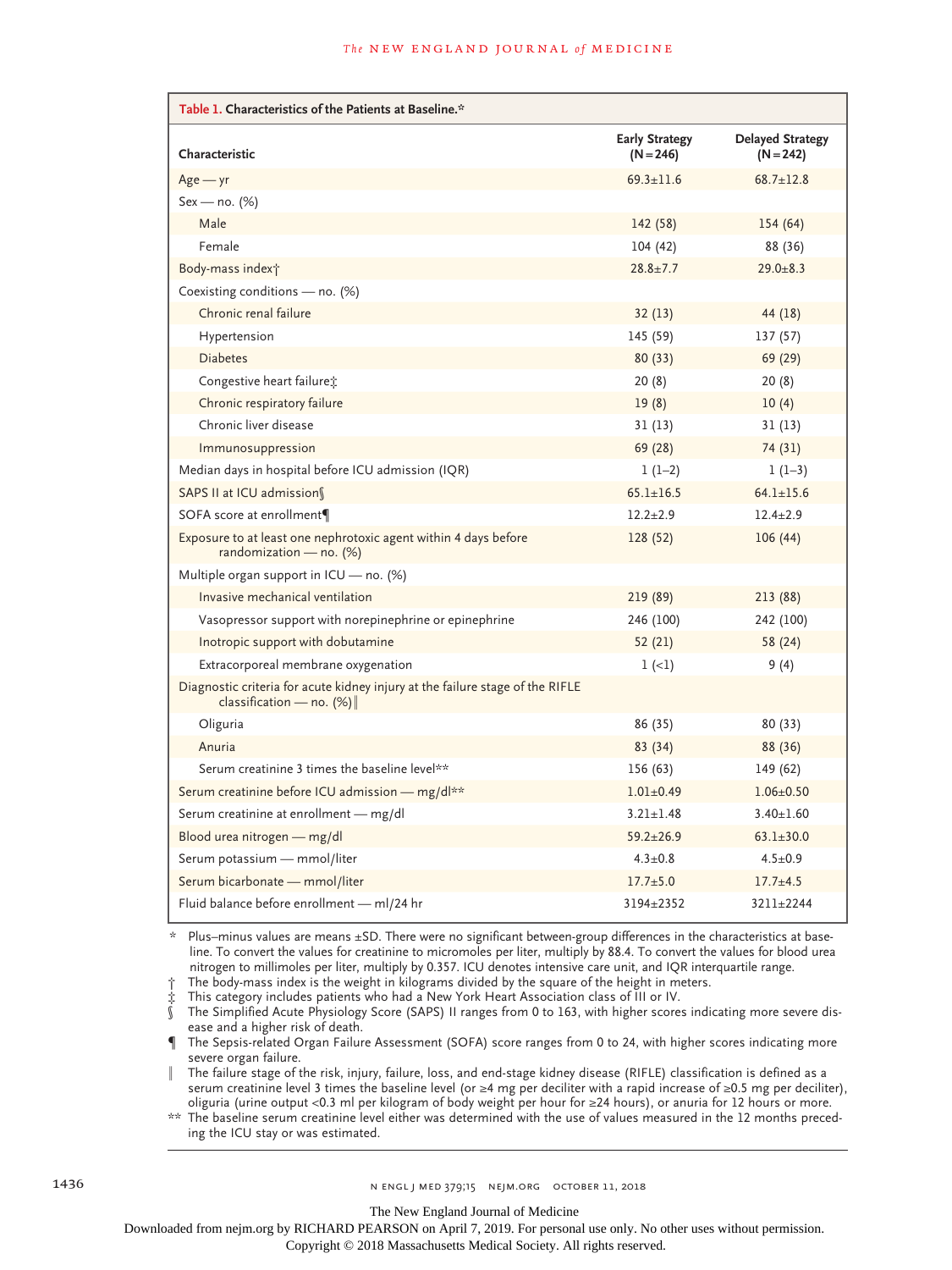therapy (median days, 16; interquartile range, 2 to 28) than the early strategy (median days, 12; interquartile range, 1 to 25) ( $P=0.006$ ). There were no significant differences between the groups in the other secondary outcomes, namely mortality at 28 days and 180 days, number of days free of mechanical ventilation and vasopressors, and length of ICU and hospital stay (Table 2, and Table S7 in the Supplementary Appendix). Overall survival estimated with the Kaplan–Meier method is shown in Figure 2. The rate of dependence on renal-replacement therapy among survivors at 28 days did not differ significantly between the groups (13% in the earlystrategy group and 12% in the delayed-strategy group; P=0.89). Details of renal-replacement therapy techniques and settings are provided in Table S8 in the Supplementary Appendix.

## **Safety**

In the delayed-strategy group, a condition meeting at least one criterion for emergency renalreplacement therapy developed in 41 patients (17%); 28 of these patients died. Metabolic abnormalities observed in the first 7 days after enrollment were more common in the delayedstrategy group than in the early-strategy group; 9 patients (4%) in the delayed-strategy group had severe hyperkalemia (with a median potassium level of 7.0 mmol per liter [interquartile range, 6.7 to 7.3]), whereas no patients in the earlystrategy group had hyperkalemia (P=0.03) (Table 3). There were no significant differences between the groups in other adverse events.

# **Fluid Balance**

There was no significant difference between the groups in fluid balance in the 24 hours before randomization, in the 48 hours after enrollment, or at 7 days. Details are provided in Table S9 in the Supplementary Appendix.

## Discussion

Our trial addressed the question of the timing of renal-replacement therapy specifically in a homogeneous population of patients with severe acute kidney injury who were in the early phase of septic shock. In this population, a strategy of early initiation of renal-replacement therapy did not result in lower mortality at 90 days than a strategy in which initiation of renal-replacement therapy was delayed by 48 hours. There was less

use of renal-replacement therapy in the delayedstrategy group; 38% of patients did not undergo renal-replacement therapy (75% of these patients had spontaneous recovery of renal function). The overall mortality was 55%, corresponding exactly to our working hypothesis, which was based on published data.<sup>4-7</sup>

Recently, two randomized, controlled trials<sup>12,13</sup> explored the question of the timing of initiation of renal-replacement therapy, but their results were conflicting. Our results are similar to those reported by Gaudry and colleagues,<sup>12</sup> who enrolled more than 600 patients who were admitted to the ICU with acute kidney injury of Kidney Disease: Improving Global Outcomes (KDIGO) classification stage 3 (serum creatinine 3 times the baseline level or  $\geq 4$  mg per deciliter, urine output <0.3 ml per kilogram per hour for ≥24 hours, or anuria for ≥12 hours; stages range from 1 to 3, with higher stages indicating more severe kidney injury); they found no significant difference in mortality at 60 days when comparing a strategy of early renal-replacement therapy with a delayed strategy in which renal-replacement therapy was initiated only if prespecified criteria were met. A post hoc analysis involving 348 patients with septic shock (56% of the overall population) had similar results.<sup>20</sup> The second trial<sup>13</sup> was a single-center, randomized, controlled trial that enrolled 231 patients with acute kidney injury of KDIGO stage 2 (serum creatinine level 2.0 to 2.9 times the baseline level or urine output <0.5 ml per kilogram per hour for ≥12 hours) and showed the opposite result — significantly lower mortality at 90 days in the group assigned to early initiation than in the group assigned to delayed initiation. Differences in inclusion criteria and dialysis techniques might explain the discrepancies in the results between that trial and our current trial.

The potential advantage of earlier initiation of dialysis in acute kidney injury is that it may improve acid–base, electrolyte, and fluid balance, thereby preventing more severe complications of acute kidney injury and perhaps also enhancing removal of toxins.21 However, in our trial we did not observe lower mortality with early initiation than with delayed initiation. Thus, our results did not confirm our hypothesis that a strategy of early renal-replacement therapy could improve fluid balance and outcomes in this specific population. A possible explanation is that fluid removal with renal-replacement therapy cannot be

n engl j med 379;15 nejm.org October 11, 2018 1437

The New England Journal of Medicine

Downloaded from nejm.org by RICHARD PEARSON on April 7, 2019. For personal use only. No other uses without permission.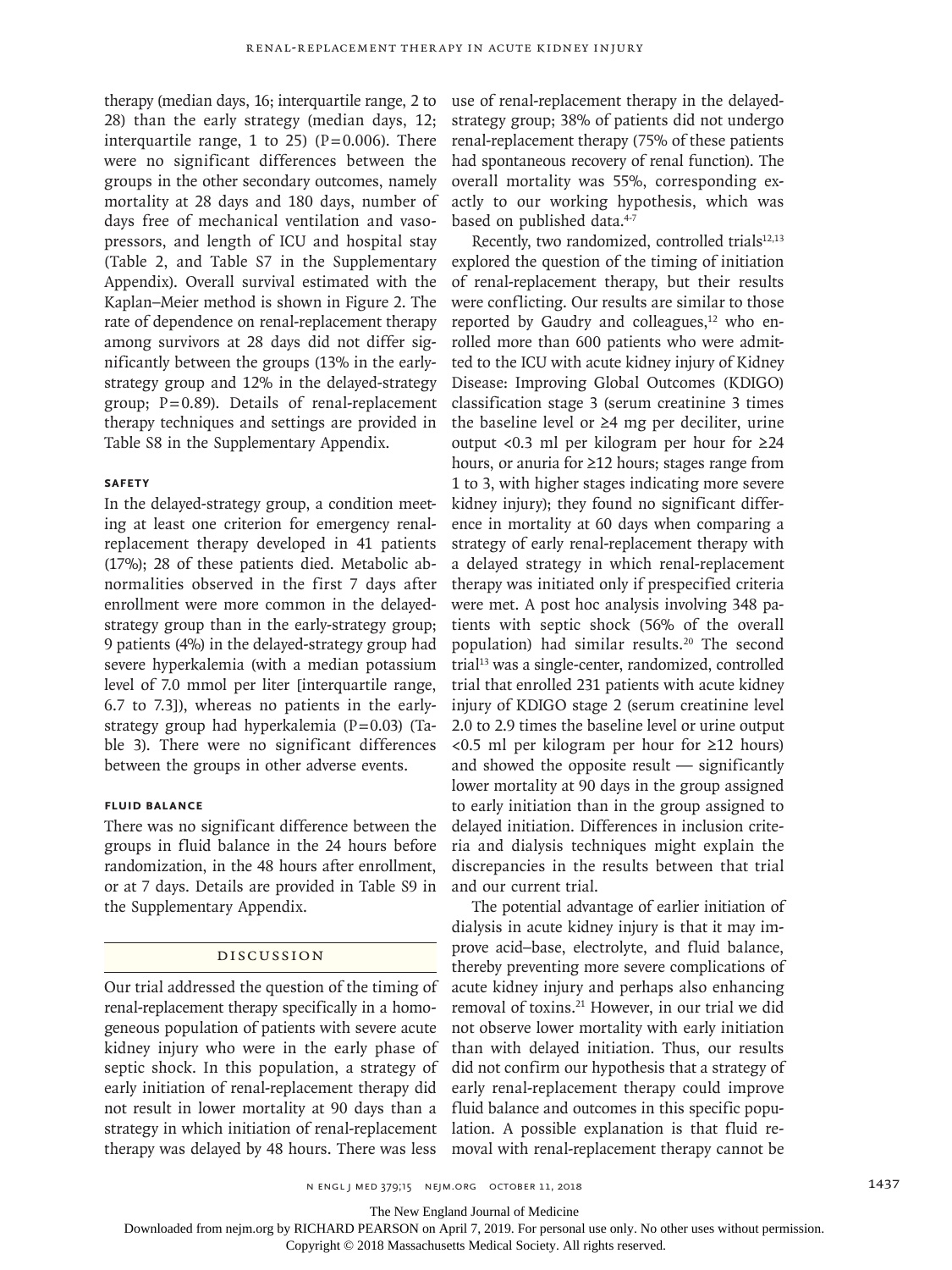| Table 2. Primary and Secondary Outcomes.*                                                                                                        |                                      |                                        |         |
|--------------------------------------------------------------------------------------------------------------------------------------------------|--------------------------------------|----------------------------------------|---------|
| Variable                                                                                                                                         | <b>Early Strategy</b><br>$(N = 246)$ | <b>Delayed Strategy</b><br>$(N = 242)$ | P Value |
| <b>Primary outcome</b>                                                                                                                           |                                      |                                        |         |
| Death at 90 days - no./total no. (%)                                                                                                             | 138/239 (58)                         | 128/238 (54)                           | 0.38    |
| <b>Secondary outcomes</b>                                                                                                                        |                                      |                                        |         |
| Death at 28 days $-$ no. (%)                                                                                                                     | 111 (45)                             | 102 (42)                               | 0.48    |
| Death at 180 days - no./total no. (%)                                                                                                            | 143/236 (61)                         | 134/235 (57)                           | 0.37    |
| Median time from diagnosis of failure-stage acute kidney injury to initiation<br>of renal-replacement therapy (IQR) — hr†                        | 7.6(4.4–11.5)                        | $51.5(34.6 - 59.5)$                    | < 0.001 |
| Patients who received renal-replacement therapy - no. (%)                                                                                        | 239 (97)                             | 149 (62)                               | < 0.001 |
| Patients in the delayed-strategy group who received emergency renal-replace-<br>ment therapy before 48 hr, according to criterion — no. $(\%)$ : |                                      | 41 (17)                                |         |
| Metabolic acidosis                                                                                                                               |                                      |                                        |         |
| No. of patients (%)                                                                                                                              |                                      | 20(8)                                  |         |
| Median pH (IQR)                                                                                                                                  |                                      | $7.10(7.06 - 7.13)$                    |         |
| Hyperkalemia                                                                                                                                     |                                      |                                        |         |
| No. of patients (%)                                                                                                                              |                                      | 9(4)                                   |         |
| Median potassium level (IQR) — mmol/liter                                                                                                        |                                      | $7.0(6.7 - 7.3)$                       |         |
| Fluid overload - no. (%)                                                                                                                         |                                      | 6(2)                                   |         |
| Other criterion - no. (%)                                                                                                                        |                                      | 6(2)                                   |         |
| Median days of renal-replacement therapy (IQR)                                                                                                   | $4(2-8)$                             | $2(0-6)$                               | < 0.001 |
| Median days free of renal-replacement therapy (IQR)                                                                                              | $12(1-25)$                           | $16(2-28)$                             | 0.006   |
| Median days free of mechanical ventilation (IQR)                                                                                                 | $2(0-19)$                            | $3(0-21)$                              | 0.19    |
| Median days free of vasopressors (IQR)                                                                                                           | $16(0-25)$                           | $17(0-25)$                             | 0.87    |
| Median length of ICU stay (IQR) — days                                                                                                           | $11(4-19)$                           | $10(5-19)$                             | 0.91    |
| Survivors                                                                                                                                        | $12(8-21)$                           | $12(8-21)$                             | 0.88    |
| <b>Nonsurvivors</b>                                                                                                                              | $5(2-15)$                            | $6(3-14)$                              | 0.64    |
| Median length of hospital stay (IQR) - days                                                                                                      | $23(10-40)$                          | $23(10-44)$                            | 0.34    |
| <b>Survivors</b>                                                                                                                                 | $22.0(9.0 - 38.0)$                   | $21.0(10.0-42.5)$                      | 0.53    |
| Nonsurvivors                                                                                                                                     | $25(15-53)$                          | $42(33 - 56)$                          | 0.08    |
| SOFA score without renal component                                                                                                               |                                      |                                        |         |
| Day 1                                                                                                                                            | $9.3 \pm 3.5$                        | $9.3 \pm 3.2$                          | 0.84    |
| Day 2                                                                                                                                            | $8.6 \pm 3.8$                        | $8.4 \pm 3.9$                          | 0.57    |
| Day 3                                                                                                                                            | $8.0 + 4.0$                          | $7.8 + 4.1$                            | 0.64    |
| Day 7                                                                                                                                            | $5.9 \pm 3.8$                        | $6.3 \pm 3.9$                          | 0.30    |
| Fluid balance - ml                                                                                                                               |                                      |                                        |         |
| Cumulative fluid balance after day 2                                                                                                             | 3737±3925                            | 3437±3371                              | 0.40    |
| Cumulative fluid balance at day 7                                                                                                                | 5570±8761                            | 5878±7472                              | 0.75    |
| Receipt of diuretics from day 0 to 7                                                                                                             |                                      |                                        |         |
| No. of patients (%)                                                                                                                              | 121 (49)                             | 124(51)                                | 0.65    |
| Median cumulative dose of furosemide from day 0 to 7 (IQR) $-$ mg                                                                                | 215 (65-760)                         | 295 (80-1160)                          | 0.18    |
| Dependence on renal-replacement therapy among survivors - no./total no. (%)                                                                      |                                      |                                        |         |
| Day 28                                                                                                                                           | 17/134(13)                           | 17/140(12)                             | 0.89    |
| Day 90                                                                                                                                           | 2/101(2)                             | 3/110(3)                               | 1.00    |

1438 n engl j med 379;15 nejm.org October 11, 2018

The New England Journal of Medicine

Downloaded from nejm.org by RICHARD PEARSON on April 7, 2019. For personal use only. No other uses without permission.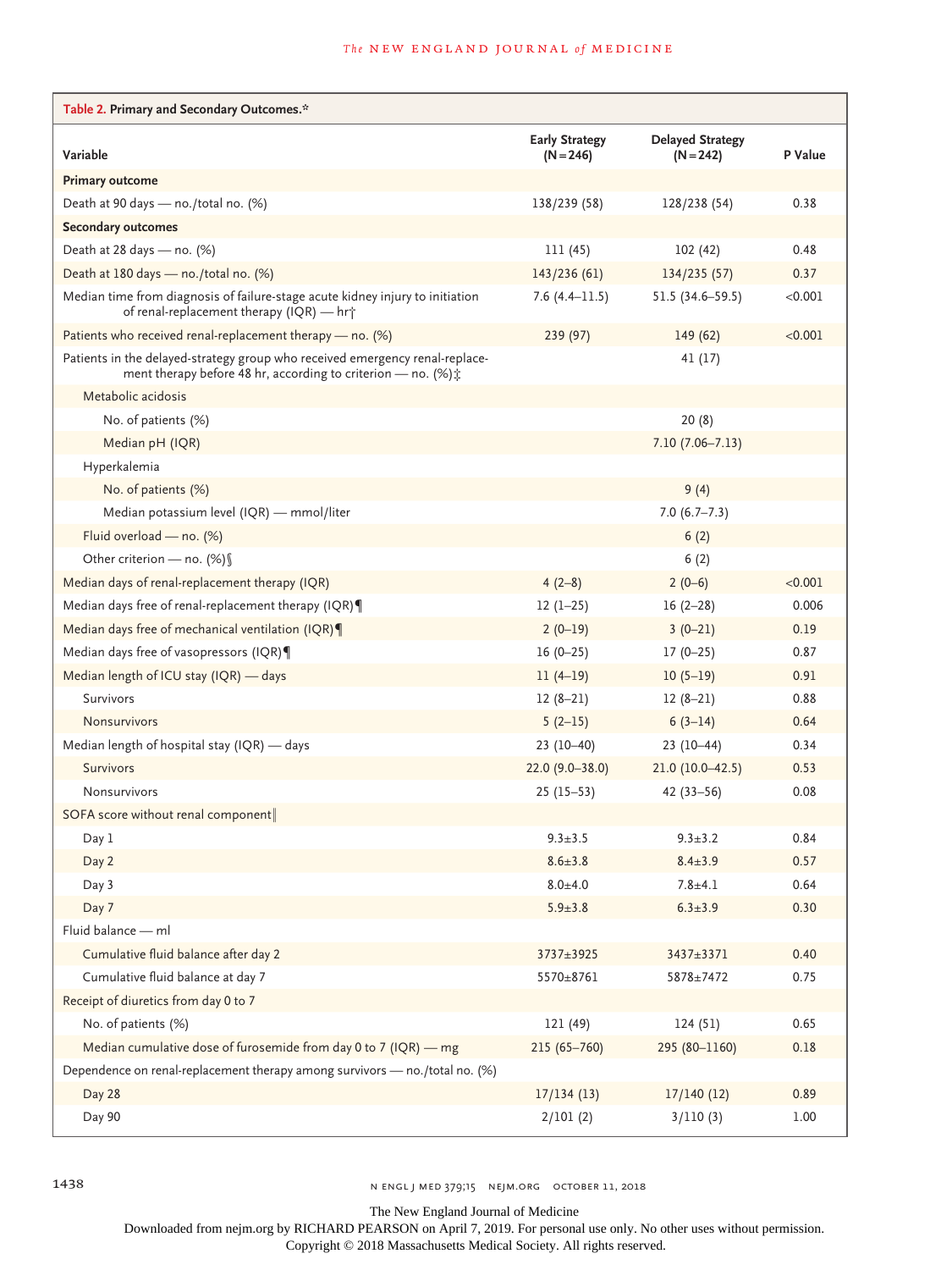| Table 2. (Continued.) |                                      |                                        |         |
|-----------------------|--------------------------------------|----------------------------------------|---------|
| Variable              | <b>Early Strategy</b><br>$(N = 246)$ | <b>Delayed Strategy</b><br>$(N = 242)$ | P Value |
| Creatinine - mg/dl**  |                                      |                                        |         |
| At ICU discharge      | $2.00 + 1.26$                        | $2.19 + 1.47$                          | 0.15    |
| At hospital discharge | $1.46 \pm 0.98$                      | $1.61 + 1.30$                          | 0.31    |

Plus–minus values are means ±SD.

Acute kidney injury in failure stage was defined according to the RIFLE classification.

- This category includes patients in the delayed-strategy group who met criteria for emergency renal-replacement therapy. Metabolic acidosis was defined as a pH less than 7.15 and a base deficit of more than 5 mmol per liter or a bicarbonate level of 18 mmol or less per liter. Hyperkalemia was defined as a potassium level of more than 6.5 mmol per liter with characteristic electrocardiographic changes. The median pH and median potassium values were calculated only in patients who underwent renal-replacement therapy because they met these specific criteria. Fluid overload was defined as extravascular fluid overload that was refractory to diuretics, with pulmonary edema. Other reasons included worsening of the patient's clinical status, with acidosis and hyperkalemia below the prespecified threshold, associated with hyperlactatemia, with the need for emergency renal-replacement therapy as determined by the clinician treating the patient.
- § Other criterion was worsening of multiple organ failure that mandated the initiation of renal-replacement therapy in the opinion of the clinician caring for the patient, confirmed by an increase of at least 2 points in the SOFA score (not a prespecified criterion for emergency renal-replacement therapy).
- The number of days free of renal-replacement therapy, mechanical ventilation, or vasopressor therapy was calculated according to the number of days the patient was alive without the intervention at day 28; patients who died were assigned zero free days.
- In patients who received renal-replacement therapy, the renal component of the SOFA score was calculated on the basis of urine output only.
- \*\* Creatinine values are for all living patients who were no longer receiving renal-replacement therapy.

performed easily or safely in patients with hemodynamic instability in the early phases of septic shock, so starting such therapy earlier would not improve fluid balance.

Our results show that initiating renal-replacement therapy too early could unnecessarily expose patients in whom renal dysfunction would have recovered spontaneously to the risks associated with renal-replacement therapy. Indeed, 29% of the patients in the delayed-strategy group did not require renal-replacement therapy because they had spontaneous recovery of renal function, although 26% of these patients (18 of 70 patients) subsequently died, which is similar to rates reported in other studies.<sup>22</sup> It is possible that more patients might have recovered without renal-replacement therapy if the delay had been longer than 48 hours, as was observed in a recent study.12 Mortality was higher among patients assigned to the delayed-strategy group who met criteria for emergency renal-replacement therapy (68% [28 of 41 patients]) than among those who did not meet the criteria. However, the development of these complications may be identifying a subgroup of patients with more severe underlying disease, and we cannot conclude that death was related to the delay in renal-replacement therapy or that earlier initiation of renalreplacement therapy would have saved a given patient.





In the early-strategy group, renal-replacement therapy was initiated within 12 hours after documentation of acute kidney injury. In the delayed-strategy group, renal-replacement therapy was initiated 48 hours after the documentation of acute kidney injury, if renal recovery had not occurred. If criteria for emergency renal-replacement therapy were met by a patient in this group, renal-replacement therapy was initiated as soon as possible. The tick marks indicate censored data. The P value is for the comparison of

Although our trial did not show any benefit to expediting the initiation of renal-replacement therapy in the absence of emergency criteria, our

n engl j med 379;15 nejm.org October 11, 2018 1439

The New England Journal of Medicine

Downloaded from nejm.org by RICHARD PEARSON on April 7, 2019. For personal use only. No other uses without permission.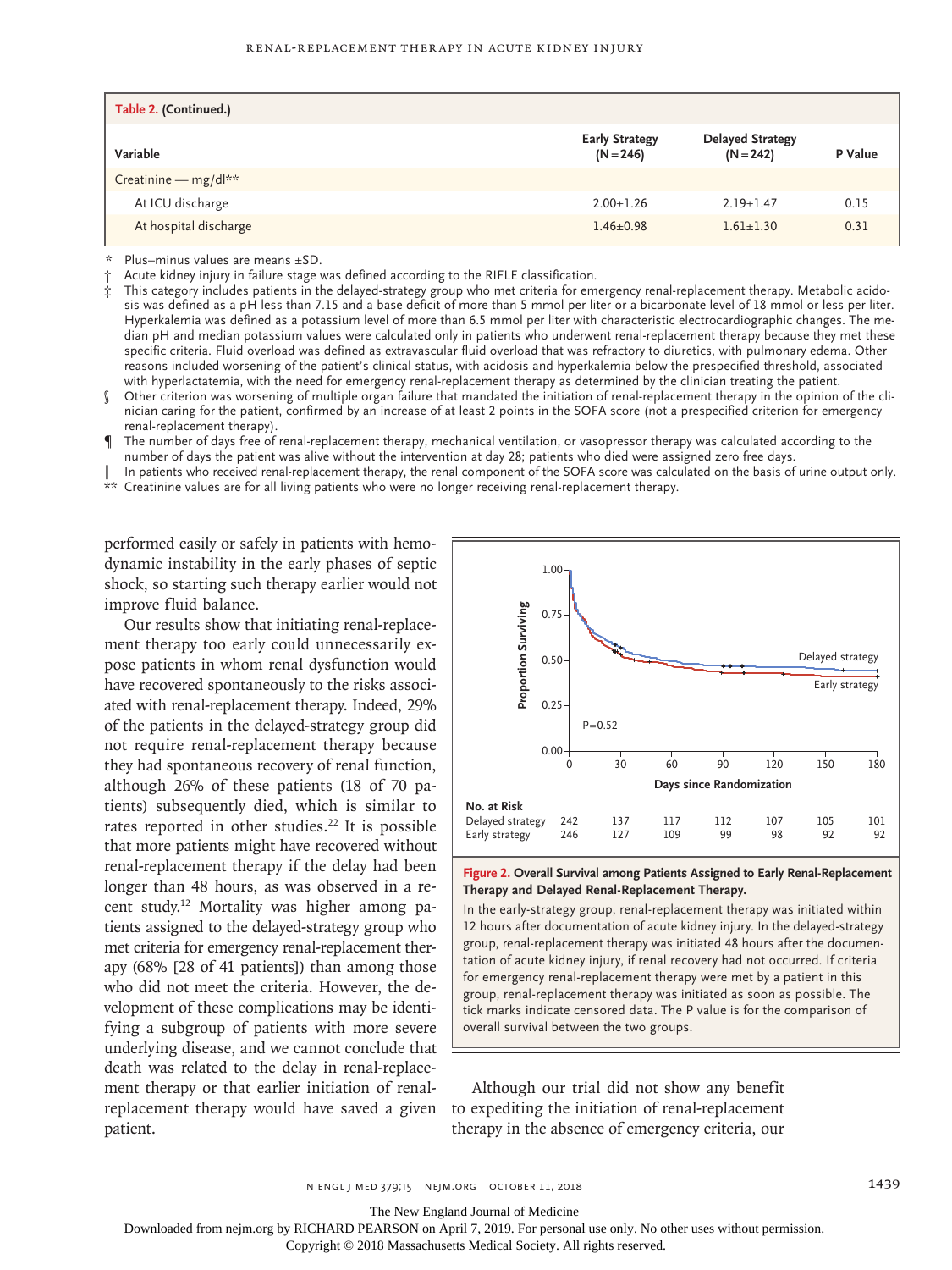#### **The NEW ENGLAND JOURNAL of MEDICINE**

| Table 3. Complications and Adverse Events.                                                                                    |                                      |                                        |         |
|-------------------------------------------------------------------------------------------------------------------------------|--------------------------------------|----------------------------------------|---------|
| <b>Complication or Adverse Event</b>                                                                                          | <b>Early Strategy</b><br>$(N = 246)$ | <b>Delayed Strategy</b><br>$(N = 242)$ | P Value |
| Complications potentially related to acute kidney injury or renal-replacement<br>therapy in the first 7 days after enrollment |                                      |                                        |         |
| Metabolic acidosis*                                                                                                           |                                      |                                        |         |
| No. of patients (%)                                                                                                           | 22(9)                                | 40(17)                                 | 0.07    |
| Median pH (IQR)                                                                                                               | $7.1(7.1-7.1)$                       | $7.1(7.0 - 7.1)$                       | 0.36    |
| Hyperkalemia <sup>+</sup>                                                                                                     |                                      |                                        |         |
| No. of patients (%)                                                                                                           | 0                                    | 10(4)                                  | 0.03    |
| Median potassium level (IQR) - mmol/liter                                                                                     |                                      | $7.0(6.7-7.3)$                         |         |
| Fluid overload - no. of patients $(\%)$ :                                                                                     | $1 (-1)$                             | 9(4)                                   | 0.16    |
| Severe cardiac-rhythm disorder - no. of patients (%) [                                                                        | 23(10)                               | 13(5)                                  | 0.77    |
| Symptomatic bradycardia                                                                                                       | 15(6)                                | 11(4)                                  | 0.67    |
| Ventricular tachycardia or ventricular fibrillation                                                                           | 10(4)                                | 3(1)                                   | 0.25    |
| Severe bleeding event¶                                                                                                        |                                      |                                        |         |
| No. of patients (%)                                                                                                           | 12(5)                                | 15(6)                                  | 0.52    |
| Median volume of packed red cells transfused per patient (IQR) - units                                                        | $4.0(3.5 - 7.0)$                     | $5.0(3.0 - 7.0)$                       | 0.98    |
| Hypotensive episode during renal-replacement therapy                                                                          |                                      |                                        |         |
| No. of patients/total no. (%)                                                                                                 | 86/239 (36)                          | 57/149 (38)                            | 0.62    |
| Median mean arterial pressure of the most severe episode (IQR)                                                                | 47 (40-52)                           | 44 (36-52)                             | 0.40    |
| Other adverse events that occurred during the trial - no. of patients (%)                                                     |                                      |                                        |         |
| Other cardiovascular complication                                                                                             | 94 (38)                              | 95 (39)                                | 0.81    |
| New infection                                                                                                                 | 55 (22)                              | 44 (18)                                | 0.25    |
| Respiratory complication                                                                                                      | 25(10)                               | 36(15)                                 | 0.11    |
| Gastrointestinal complication                                                                                                 | 32(13)                               | 25(10)                                 | 0.36    |
| Neurologic complication                                                                                                       | 29(12)                               | 20(8)                                  | 0.19    |
| Thrombotic or embolic complication                                                                                            | 13(5)                                | 14(6)                                  | 0.81    |
| Minor bleeding event¶                                                                                                         | 52(21)                               | 53 (22)                                | 0.84    |
| Other hematologic complication                                                                                                | 22(9)                                | 23(10)                                 | 0.83    |
| Other metabolic complication**                                                                                                | 9(4)                                 | 8(3)                                   | 0.83    |

\* Metabolic acidosis was defined as a pH of less than 7.15 and a base deficit of more than 5 mmol per liter or a bicarbonate level of 18 mmol or less per liter.

† Hyperkalemia was defined as a potassium level of more than 6.5 mmol per liter with characteristic electrocardiographic changes.

 $\,\dot{\ddot{x}}\,$  Fluid overload was defined as extravascular fluid overload that was refractory to diuretics with pulmonary edema.<br> $\,\dot{\,\!\!s}\,$  Severe cardiac-rhythm disorders were defined as ventricular tachycardia, ventricu

Severe cardiac-rhythm disorders were defined as ventricular tachycardia, ventricular fibrillation, torsades de pointes, third-degree atrioventricular block, or extreme bradycardia requiring medical treatment.

Severe bleeding events were defined as the need for transfusion of 3 or more consecutive units of packed red cells in the same day. Minor bleeding events were defined as the need for transfusion of less than 3 units of packed red cells in the same day.

Hypotensive episodes during renal-replacement therapy were defined as a mean arterial pressure of 55 mm Hg or less and an increase in vasopressor dose or a reintroduction of vasopressors. The frequency of this adverse event was calculated only in patients who underwent renal-replacement therapy.

\*\* Other metabolic complications were defined as severe hypophosphatemia (serum phosphate <0.5 mmol per liter [<1.5 mg per deciliter]) or severe hypoglycemia (glucose <2.8 mmol per liter [<50 mg per deciliter]).

The New England Journal of Medicine

Downloaded from nejm.org by RICHARD PEARSON on April 7, 2019. For personal use only. No other uses without permission.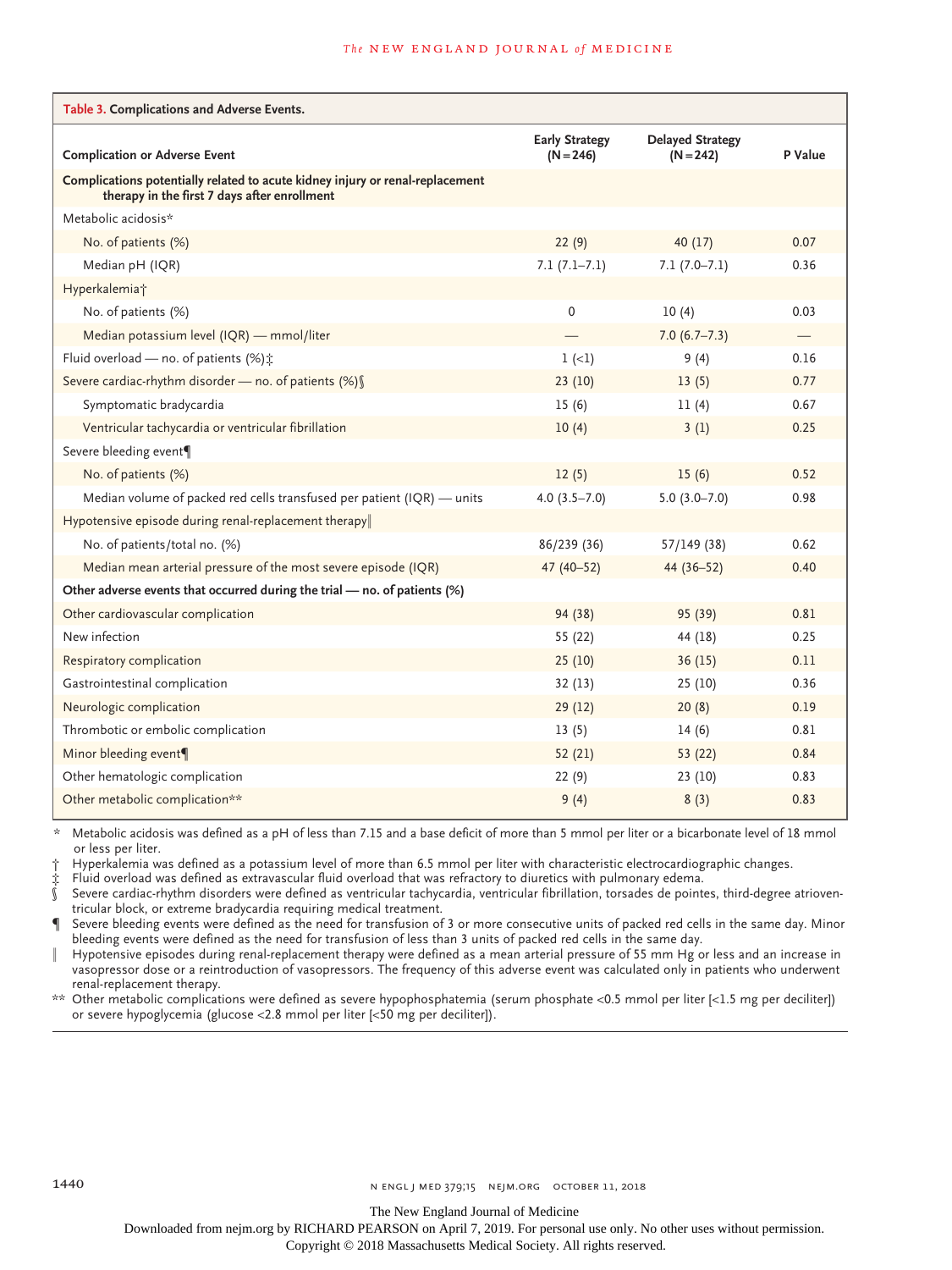indefinite deferral of renal-replacement therapy. Rather, our data indicate that the risk of death is not increased if renal-replacement therapy is postponed for at least 48 hours, as long as care is taken to identify patients in whom criteria for emergency renal-replacement therapy are likely to be met.

Our trial has certain limitations. First, we used the failure stage of the RIFLE classification to identify eligible patients. RIFLE was the most commonly used classification for the identification of patients with acute kidney injury at the time the trial was designed. However, studies have shown that RIFLE is not as sensitive as the most recent classification system. Moreover, the failure stage was not necessarily intended to identify patients who would require renal-replacement therapy. The second limitation is the choice of a delay of only 48 hours, which may not be sufficiently long to allow recovery of renal function in some patients or to detect a difference between

results cannot be interpreted as encouraging early and delayed initiation of renal-replacement therapy. However, we thought that a longer delay would be unethical and unsafe for patients who actually needed renal-replacement therapy.

> In conclusion, this trial showed no significant difference in mortality between a strategy of early initiation of renal-replacement therapy and a strategy of delayed initiation in patients with septic shock and severe acute kidney injury but with no immediate, life-threatening complications linked to acute kidney injury.

> Supported by a grant (A00519-34) from the Programme Hospitalier de Recherche Clinique National, funded by the French Ministry of Health.

> Dr. Jaber reports receiving consulting fees from Dräger Medical, Fisher and Paykel, and Xenios; and Dr. Roger, receiving travel support from MSD and Pfizer. No other potential conflict of interest relevant to this article was reported.

> Disclosure forms provided by the authors are available with the full text of this article at NEJM.org.

> We thank the staff in the participating ICUs; the clinical research assistants for data entry; Alexandra Felin, project leader (INSERM Centre d'Investigation Clinique–Epidémiologie Clinique 1432, Dijon, France); and Fiona Ecarnot (EA3920, University Hospital, Besançon, France) for translation and critical revision.

#### **Appendix**

The authors' full names and academic degrees are as follows: Saber D. Barbar, M.D., Ph.D., Raphaël Clere-Jehl, M.D., Abderrahmane Bourredjem, M.Sc., Romain Hernu, M.D., Florent Montini, M.D., Rémi Bruyère, M.D., Christine Lebert, M.D., Julien Bohé, M.D., Ph.D., Julio Badie, M.D., Jean-Pierre Eraldi, M.D., Jean-Philippe Rigaud, M.D., Ph.D., Bruno Levy, M.D., Ph.D., Shidasp Siami, M.D., Ph.D., Guillaume Louis, M.D., Lila Bouadma, M.D., Ph.D., Jean-Michel Constantin, M.D., Ph.D., Emmanuelle Mercier, M.D., Kada Klouche, M.D., Ph.D., Damien du Cheyron, M.D., Ph.D., Gaël Piton, M.D., Ph.D., Djillali Annane, M.D., Ph.D., Samir Jaber, M.D., Ph.D., Thierry van der Linden, M.D., Ph.D., Gilles Blasco, M.D., Jean-Paul Mira, M.D., Ph.D., Carole Schwebel, M.D., Ph.D., Loïc Chimot, M.D., Philippe Guiot, M.D., Mai-Anh Nay, M.D., Ferhat Meziani, M.D., Ph.D., Julie Helms, M.D., Ph.D., Claire Roger, M.D., Ph.D., Benjamin Louart, M.D., Remi Trusson, M.D., Auguste Dargent, M.D., Christine Binquet, M.D., Ph.D., and Jean-Pierre Quenot, M.D., Ph.D.

The authors' affiliations are as follows: Réanimation Médicale, Centre Hospitalier Universitaire (CHU) de Nîmes (S.D.B., B. Louart, R.T.), and Saint Eloi, CHU de Montpellier, Université de Montpellier, and INSERM Unité 1046 (S.J.), Service de Réanimation Médicale, CHU Lapeyronie (K.K.), Montpellier, Université de Strasbourg, Faculté de Médecine, Hôpitaux Universitaires de Strasbourg, Service de Réanimation, Nouvel Hôpital Civil, Strasbourg (R.C.-J., F. Meziani, J.H.), Service de Médecine Intensive Réanimation, Hôpital Universitaire François Mitterrand, and Lipness Team, INSERM Research Center Lipids, Nutrition, Cancer–Unité Mixte de Recherche 1231 and Laboratoire d'Excellence LipSTIC (A.D., J.-P.Q.), and Centre d'Investigation Clinique–Epidemiologie Clinique, CHU Dijon-Bourgogne and INSERM Centre d'Investigation Clinique 1432, Université de Bourgogne, Dijon (A.B., C.B., J.-P.Q.), Réanimation Médicale, Hôpital Edouard Herriot, Hospices Civils de Lyon, Lyon (R.H.), Réanimation Polyvalente, Centre Hospitalier d'Avignon, Avignon (F. Montini), Réanimation Polyvalente, Centre Hospitalier de Bourg-en-Bresse, Bourg-en-Bresse (R.B.), Service de Médecine Intensive-Réanimation, Centre Hospitalier de La Roche-sur-Yon, La Roche-sur-Yon (C.L.), Intensive Care Unit, Hospices Civils de Lyon, Centre Hospitalier Lyon-Sud, Pierre-Bénite (J. Bohé), Réanimation Polyvalente, Hôpital Nord Franche-Comté, Belfort (J. Badie), Médecine Intensive Réanimation, Centre Hospitalier de Dieppe, Dieppe (J.-P.E., J.-P.R.), Service de Réanimation Médicale, CHU de Nancy-Brabois, Nancy (B. Levy), Service d'Anesthésie–Réanimation, Centre Hospitalier d'Etampes, Etampes (S.S.), Réanimation Polyvalente, Hôpital Bon Secours, Centre Hospitalier Régional de Metz, Metz (G.L.), Infection, Antimicrobiens, Modélisation, Evolution, Unité 1137, Team Decision Sciences in Infectious Disease Prevention, Control, and Care, Université Paris Diderot, Sorbonne Paris Cité, and Medical and Infectious Diseases ICU, Bichat–Claude-Bernard Hospital, Assistance Publique–Hôpitaux de Paris (L.B.), and Service de Réanimation Médicale, Hôpital Cochin (J.-P.M.), Paris, Pôle de Médecine Péri-Opératoire, GReD, and INSERM Unité 1103, CHU Clermont-Ferrand, Clermont-Ferrand (J.-M.C.), Service de Réanimation Médicale, CHU Régional de Tours, Tours (E.M.), CHU de Caen, Service de Réanimation Médicale, Caen (D.C.), Service de Réanimation Médicale (G.P.) and Service de Réanimation Chirurgicale (G.B.), CHU de Besançon, Besançon, Service de Médecine Intensive et Réanimation, Hôpital Raymond Poincaré, Garches (D.A.), Laboratory of Infection and Inflammation, INSERM Unité 1173, University of Versailles Saint-Quentin-en-Yvelines, Montigny-le-Bretonneux (D.A.), Service de Médecine Intensive Réanimation, Groupe des Hôpitaux de l'Institut Catholique de Lille, Université Catholique de Lille, Lille (T.L.), Service de Réanimation Médicale, CHU de Grenoble, Grenoble (C.S.), Service de Réanimation, Centre Hospitalier de Perigueux, Perigueux (L.C.), Service de Réanimation Polyvalente, Centre Hospitalier Général de Mulhouse, Mulhouse (P.G.), Médecine Intensive Réanimation, Centre Hospitalier Régional d'Orléans, Orléans (M.-A.N.), and Réanimation Chirurgicale–CHU de Nîmes, Nîmes (C.R.) — all in France.

The New England Journal of Medicine

Downloaded from nejm.org by RICHARD PEARSON on April 7, 2019. For personal use only. No other uses without permission.